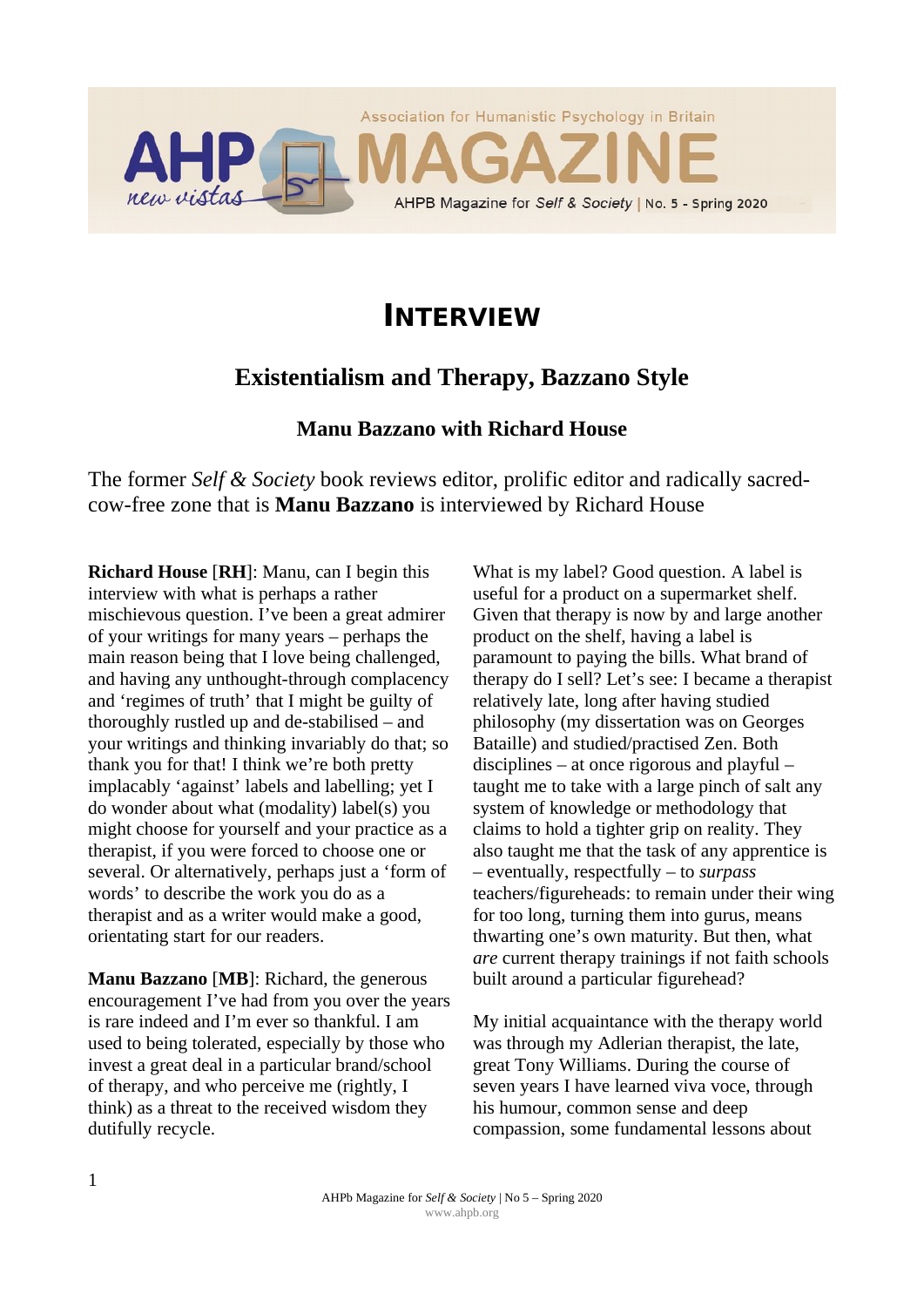Adlerian therapy and about *belonging*. You could say Adler was my first love. The key question about belonging is the same for me now as the one I had all those years back: 'Do I want to belong out of a desire to contribute or out of a need to conform?' I'm keener on the former, and often suspicious of the latter.

My first formal training was in person-centred therapy. So, I *am* a person-centred therapist and I have taught person-centred therapy for many years. 'Are you truly person-centred?', is the question I am routinely asked by colleagues and students. To which I'm inclined to reply: 'I am *not* a personcentred therapist'. Are you a true bearer of the true faith? Do you believe in the holy trinity of empathy, congruence and unconditional positive regard? Well I don't, but am more than happy to use them as working hypotheses.

My philosophy training was based on Nietzsche, existential phenomenology, post-structuralism, deconstruction and the Frankfurt School of Critical Theory. Which 'naturally' draws me to existential therapy: I could say I *am* an existential therapist. But when I then look closely at the existential therapy 'schools', I find a neatly packaged product made up of sub-Heideggerianism, plus a sprinkle of dried-up Husserlesque flavouring and social constructivism. So, I am *not* an existential therapist – even though, as parishes go, I found it to be the most accepting of my idiosyncrasies.

Plus, I am learning a great deal from people like Judith Butler, Jean Laplanche and Christopher Bollas. They all draw from psychoanalysis, but are miles away from the orthodoxies and platitudes of Attachment Theory, from the delusions of 'making the unconscious conscious', from the pieties of intersubjectivity and relatedness.

What is my label? I played around with some 'form of words', as you say: *negative psychology* is one. Another one: *subversion therapy*, the working title for a book I'm putting together. And – *counter-traditional*. The list could go on.

**RH**: At least part of my admiration of your work, Manu, is that one quality I think I do possess is to recognise (and if possible, then to encourage) those people I meet whom I know to be doing really important work – and to be doing it far better than I have the capability of doing myself (a bit like you so rightly said about 'apprentices surpassing their teachers'). That's very much how I perceive and experience you and your work.

Let me put my cards on the table straight away. My only worry about interviewing you, Manu, was that your answers would be so rich and deliciously variegated that I'd be left wanting to go off in a hundred different directions at once – and not know how to decide which path(s) to pursue in my response. Your first answer confirms that concern – errr… – thank you! It's good to be challenged by you! Let's see where this goes….

Re your role as an irritant (my term) to mainstream therapy: I hope I don't upset anyone by making public the fact that in the AHP's series of six Humanistic Psychology café events held in London last year, your workshop on 'Against dialogue' received by far the largest number of attendees (getting on for 30). Perhaps that says something really important about not only the person you are, but about the deep questions you're bringing to a therapy world that's crying out for out-of-theschoolist-box ways of thinking about, and engaging with, what therapy as a healing and cultural practice consists in. That's meant to be a compliment – I hope it lands!

You interestingly write, '…I have learned viva voce, through [my therapist's] humour, common sense and deep compassion, some fundamental lessons about Adlerian therapy and about *belonging*. You could say Adler was my first love.' This raises a question about therapy that has exercised me for several decades – viz.: In your view, is *the person of the therapist*, and who they deeply (and/or widely) *are*, more important in terms of 'efficacy' than is the specific modalitylabel under which they labour? (not that those two 'variables' – awful term – are necessarily independent of each other, of course). Another way of thinking about this question might be – would you prefer to be working with a brilliant CBT therapist (whatever that might mean!) or an average Adlerian therapist? And if my question is non-sensical (which I have a hunch it might be), do please tell me so, and why!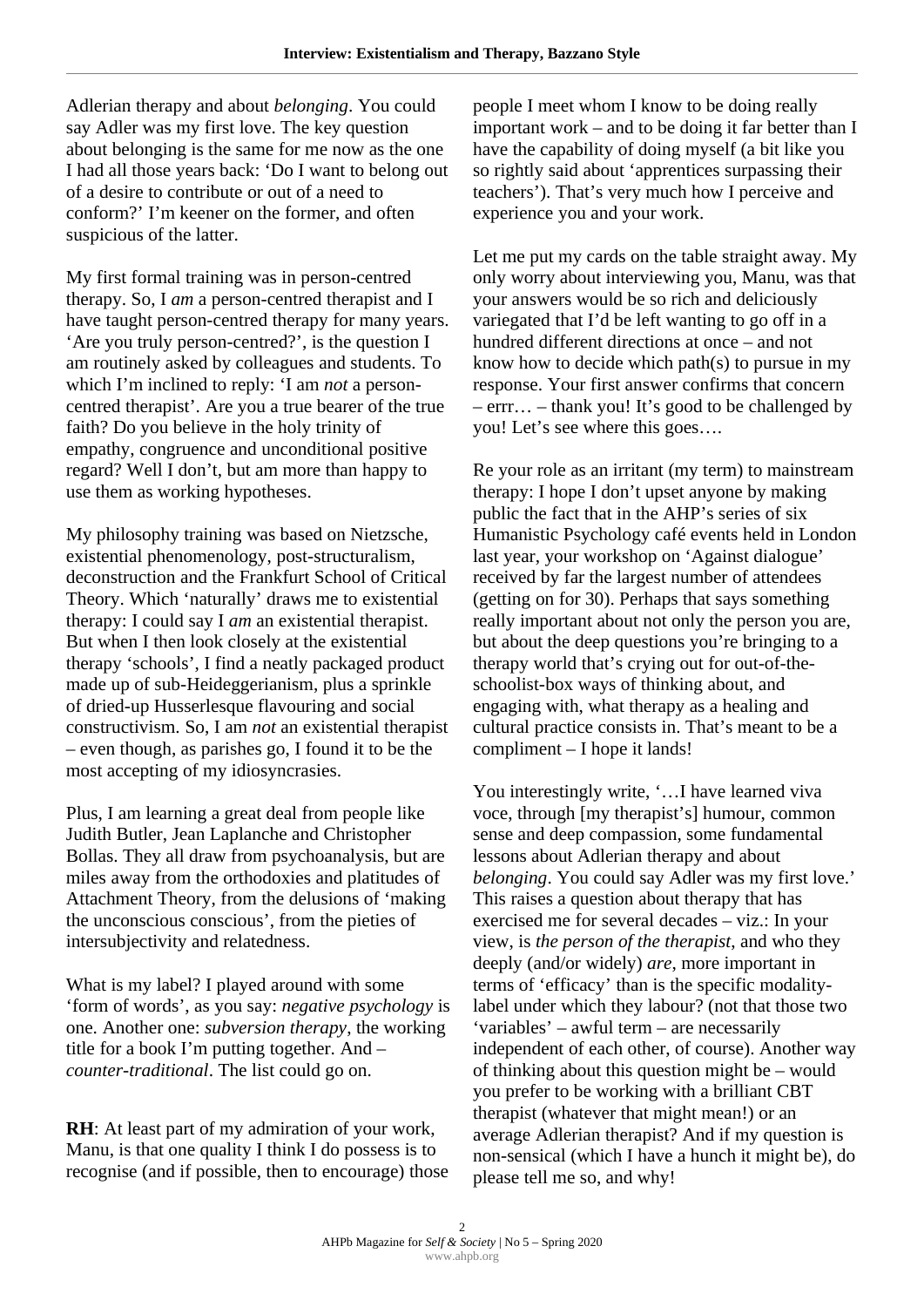There are at least another 98 themes I want to pick up on from your first answer, but maybe later!... I'm desperately trying to keep this as an interview where you do more of the talking!  $:$   $)$  – and also not to make it into an unctuous mutualcongratulation exercise.

**MB**: What makes a therapist effective – whatever their theoretical orientation – is that they are *absent*. Another way of saying this, *à la* James Hillman, is that both client (patient) and therapist are patients of *psyche*, i.e. both receptive to and ready to learn from the mysterious ways of psyche*.* For that, absence is crucial. A considerable amount of schlock has been written on Carl Rogers's notion of *presence*, and I am myself guilty of having added my own platitudes to the bulky sentimental literature on the topic. What is often forgotten is that presence emerges on account of 'absence'. Something becomes present to experience because linked to its previous absence. This can also mean, simply, not getting in the way of process.

A main obstacle is that all therapeutic orientations without exception are built on a metaphysics of presence and its subsidiaries: identity, essence, origin. All of these engage client and therapist on a wild goose chase in order to find true identity or true self, the essence of a person, the origin of a particular predicament, trauma or entanglement. While we engage in these trivial pursuits, we miss what's right under our therapeutic nose – what Merleau-Ponty would call the *emergent phenomenon*, which give us the first visible clue and 'evidence'.

Is the person of the therapist important? Certainly, but even more important than the person is the *mask*, positively understood as artistry and selfcreation. The task of the absent therapist is to disguise herself as a clinician, e.g. of one who is nominally in the business of restoring 'mental health' while effectively working in favour of what I call 'active forces', i.e. forces of subversion, and transformation – the very opposite of genteel psychological change. To that purpose, grand theoretical distinctions matter a lot less. What matters is whether the therapeutic endeavour works in favour of *active* or *reactive* forces. Right now, all therapeutic orientations are mere variations and

gradation on a neoliberal theme. Despite the difference in lingo, they all work in favour of compliance, social conformity and adaptation. They all want by and large to measure, assess, classify and convince policy-makers of the substantiality of their findings. As we speak, some humanistic journals publish reams of ludicrous papers on the authenticity scale, the empathy scale and related absurdities. All orientations are in the grip of *obsessive measurement disorder*, which is only one of the many facets of the neoliberal takeover of the humanities.

I think it is time to reconstruct therapy around *axiological* lines, i.e. to turn it into an art/science of *evaluation*: when assessing a situation, a dilemma, a personal predicament, the main question could then be, for instance: 'What is the balance of forces at work? Can it be moved in the direction of active forces and transformation?' This doesn't have to be as directive as it sounds, but the question could constitute a backdrop, as it were – a point of reference for the therapeutic endeavour.

**RH**: Phew! – where do I start, Manu? My number has soared to 1,000 avenues that I want to pursue with you. First, linking to both your first and second responses, I'm reminded of what an old friend of *Self & Society*, Brian Thorne, wrote many years ago – that therapy at its best is an inherently '*subversive* activity' – and the late psychologist David Smail used to say similar things about mainstream therapy/psychology being about conforming to the status quo. From what you say here, I'm beginning to understand more fully just what Brian meant in his characteristically provocative comment.

I'm also reminded of Louis Althusser's brilliant formulation of the 'ideological state apparatus' (Althusser, 1971) – and that because of therapy as a cultural practice's unavoidable location within that apparatus, unless it *explicitly* takes a position of being a revolutionary practice, it cannot be anything other than a practice that is conservative and reinforcing of the status quo – or what David Harvey (1973), if he were a therapist, would no doubt have called 'status quo therapy'. This is so because, as Althusser pointed out, all social formations will *necessarily* have strong mechanisms that reproduce their own 'conditions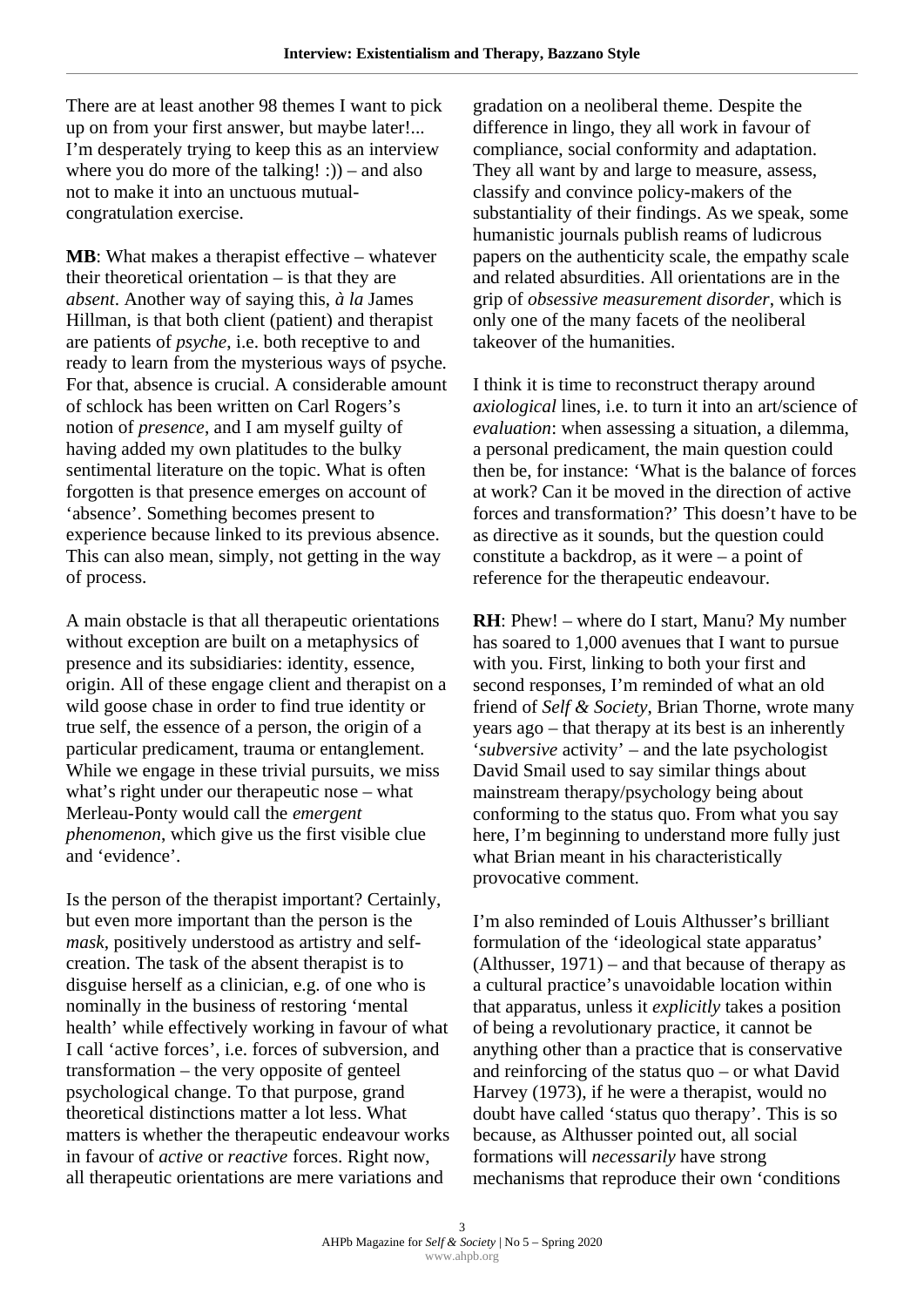of existence'; so unless therapy takes an avowedly counter-position to the status quo, it will inevitably be marshalled to reproduce and reinforce it. This also brings a new way of thinking about that great old feminist slogan from the 1970s… that *not* to take a political position is – paradoxically and necessarily – to take a political position.

But I'm hijacking your interview again, Manu – slap me! Here's another question (or three) for you! Can you describe your own process/journey of reaching where you are in terms of your counter-traditional perspectives? Would you say that it was immanent in who you were right from the outset (James Hillman's 'Daimon'), or have you reached where you are through an unfolding dialectical process of engagement and disillusion etc. Or, indeed, both – or something else?....

If I were still practising as a therapist, I'd be looking to quite explicitly 'market' (agghhh) what I offer as being avowedly counter-traditional, subversive of the status quo ('modernity'), etc. – and so hopefully attract clients who are on a similar-enough journey to mine (but here again, is the latter a wise intention?  $-$  I'm not at all sure it is – too controlling and cosy?…). And I'd also want to say on my practice leaflet: '…But I also want you to either ignore and/or question everything I've said here about my therapy work'. Is that something that counter-tradition therapists could perhaps play around with, I'm wondering? But there again, making such a move, would I have just created yet another infernal 'modality (which *pretends* not-to-be-one)' – and so end up in the same status-quo 'regime of truth' that I'm claiming/wanting to disown?

Lots of bones for you to pick over here – or, better, shoots to tend here – Manu.

**MB:** The 'subversion' that was integral to personcentred therapy (PCT), an approach that Brian Thorne helped develop and expand, morphed into the pieties and clichés of an orientation that relies heavily on the more narcotic, consolatory values of Christianity (rather than its more radical aspect, found, for instance, in John Howard Yoder (e.g. Yoder, 1994)). Choosing to ignore the *daimonic*, i.e. the very ground from which transformation may happen, has effectively turned PCT into the

caring voice of neoliberal psychology. The seed, however, was already present in Thorne, whose utterances have become scriptures to the faithful.

It was also present in Rogers: the inexcusable naivety of his *pax Americana*. In Rogers at least there is one way out of the psychological and ethical impasse of piety: the notion of the *organism*, which opens the investigation to a field outside the strictures of bourgeois morality, metaphysics, and the traps of subjectivism, theology and teleology. It opens the field, for instance, to what Artaud (1976), and later Deleuze & Guattari (1972/1982), call the *body-withoutorgans*. But how many contemporary personcentred theorists are willing to go there? I can think of maybe three in the entire world, and most of them outside the Anglosphere and its Protestant grip on psyche. The majority have either become bedfellows with malodorous brands such as Positive Psychology, or are busy measuring authenticity on an authenticity scale – something Alfred Jarry sadly never lived to see, for he may have given King Ubu a language that mimics growth and actualisation, and all things 'deep' and 'relational'. Measuring authenticity also brings to mind, by the way, Adorno's quip about the spiritualists of his time: 'they inveigh against materialism, but want to weigh the astral body'.

The example of David Smail fits like a glove, for he was a writer and a psychologist who, among other things, saw 'distress aris[ing] from the subjection of the embodied person to social forces over which s/he has very little control' (Smail, 1997, p. viii). When you then quote Louis Althusser, it's as if you are reading my mind, Richard. Althusser is painfully relevant here, both because of his idea of the ideological apparatus you mention, but more specifically for his brilliant notion of *interpellation* (Althusser, 2014). While in therapy we are still stuck searching for subjectivity and the phantom of our precious 'inner life', effectively setting the clock back to the Romantics and the Idealist philosophers, Althusser reminds us that to be a *subject* is to be *subjected* to the law of the State established by a dominant class and its ideology. 'Interpellation' is the policeman shouting our name in the street. I am a 'subject' as a consequence of being hailed. I am called upon to be a subject by direct intervention (repression), by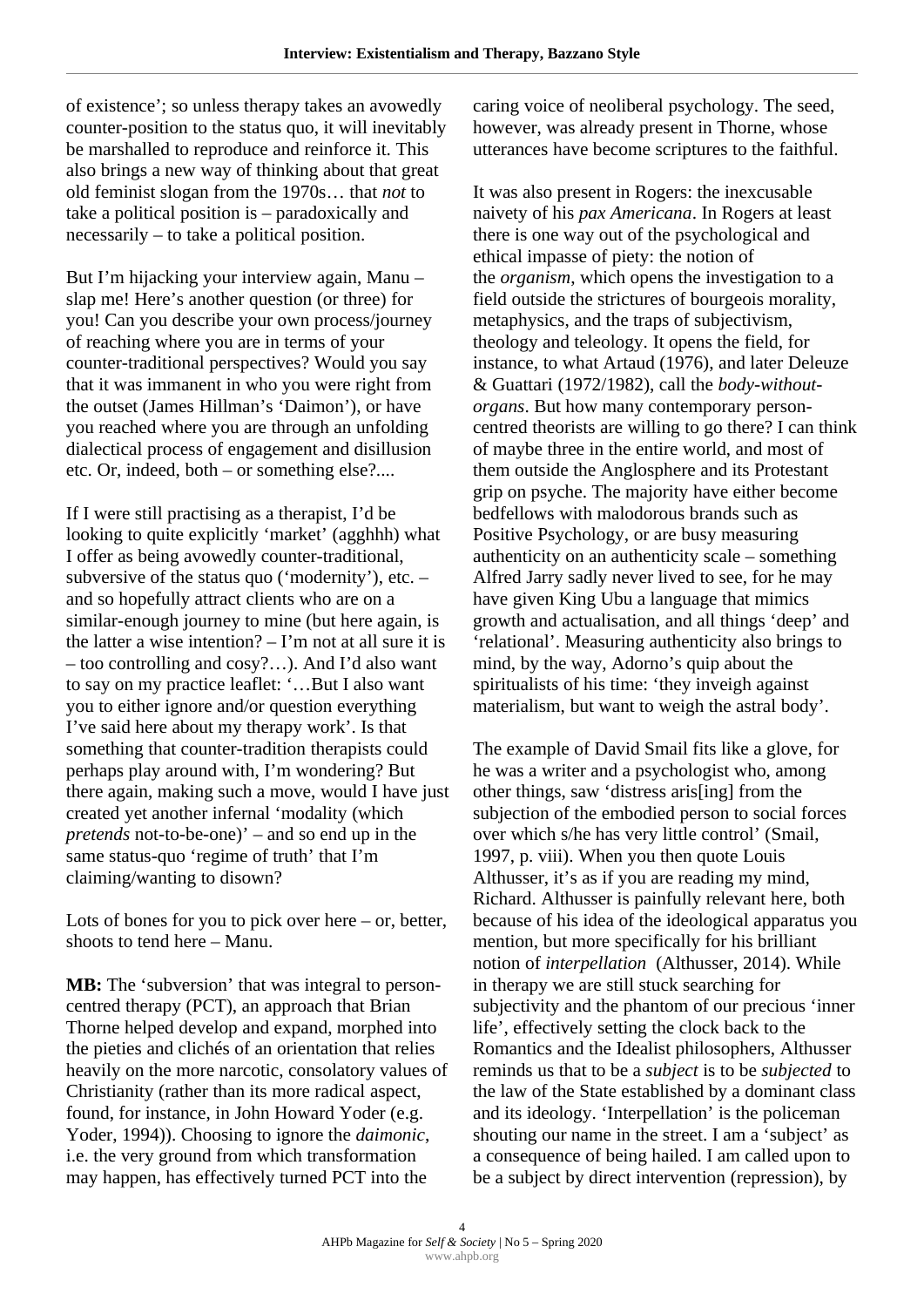the policeman, a preacher, a guru, a parent, a psychiatrist or through indirect intervention (ideology, including the perfidious 'end of ideology' ideology, i.e. the ideology of the market). Althusser (and Judith Butler after him – Butler, 2004) are highly relevant here because they remind us that as subjects, we are *assembled* by both repression and ideology, and that we are not the pre-existing entities that most narratives within the tradition like us to believe.

'How did I get here?', you ask. Not by some innate 'daimon'. This is where I part ways with Hillman's (and Jung's) incurable Platonism and most trailing clouds of glory, alluring as they may be. Nor can I commit to the idea of simply having got here dialectically through trial, error, and disillusion. I understand this more in terms of, if I can put it grandly, *ontology of actuality*. My reading of this notion, present in Adorno and Horkheimer, and sorely missing from all psychotherapies, is that first of all, there is *no doer behind the deed*. And secondly, the doer recognises her 'imprint' in the deed. For Borges, it is only when Judas kisses Jesus that he realises whom he truly is. Hegel put it differently, but it amounts to the same thing: I cannot know who I am until I make myself a reality through action while, at the same time, I have the action in front of me before I perform it.

History – its blood, sweat and tears – helps me understand who I am. Death will then perform the final editing to the various takes, snapshots and sequences of 'my' life. Another way of saying this is that I'm groping in the dark, suspicious of the light. I had a discussion with my supervisor yesterday about a client who described his current situation as being a child laying in the dark in the foetal position, with a faint beam of light in the distance. 'Did you ask him what the light was?', my supervisor said. 'No', I replied – 'I encouraged him to get more of a sense of the child in the dark...'.

I am not really bothered if what I do is (inevitably) creating yet another modality, another product in the market. I am far from being 'pure' in every sense of the word. By drawing on the countertradition rather than the tradition (Heraclitus instead of Plato, Becoming instead of Being, transformation instead of genteel adaptation,

naturalism instead of closeted theology – and yes, existence instead of essence), my/our task is akin to the task of smugglers. We smuggle in a few seeds of subversion that may hopefully turn psychotherapy from a reactive enterprise fixated on 'consciousness' into an active force in the service of transformation. We leave behind our obsession with consciousness, which is merely a *symptom*, and start from the body. Not the body of biology, mind you, but the body-without-organs Antonin Artaud wrote about.

**RH**: Pheeww – again, where to start, Manu? (don't answer that!  $-I$  *know, I know...*). I have to say straight away that I love this image  $\dots$  We smuggle in a few seeds of subversion that may hopefully turn psychotherapy from a reactive enterprise fixated on "consciousness" into an active force in the service of transformation'. In reading what you've written here, it confirms my own selfperceived status as a bit of a 'dabbler' (albeit maybe not a bad one) and yours as a really serious thinker (alas, a great rarity these days) who's really gone into *all* of the key philosophical streams that have relevance to 'the human condition' (a term I have a hunch you might not like) and which are serious 'contenders' in the History of Ideas. (This is also where I sorely wish I'd read philosophy at uni rather than geography, by the way.) I say this because I've always been strongly drawn to 'Consciousness Studies' and anything that has the phrase 'the evolution of (human) consciousness' in the title (Steiner, Crook, Jung, Neumann…); and yet after reading what you say about 'consciousness' being 'merely a symptom', I'm now wondering whether my erstwhile interests were just a wild goose chase. But there again, perhaps our journeys are all about spotting, and then gracefully and compassionately withdrawing from, our chosen wild goose chases.

Confirming my 'dabbler' status again, I've not heard of Antonin Artaud; but what you say about *the body* does remind me of the review that my dear former colleague Julia Cayne wrote about 'the flesh' in Merleau-Ponty's book *The Visible and the Invisible* in the theme-issue on the great man that you brilliantly guest-edited for *Self & Society* (Cayne, 2014; *Self & Society*, 2014). Again, I know intuitively how important Merleau-Ponty is in all this (e.g. Felder & Robbins, 2011), but without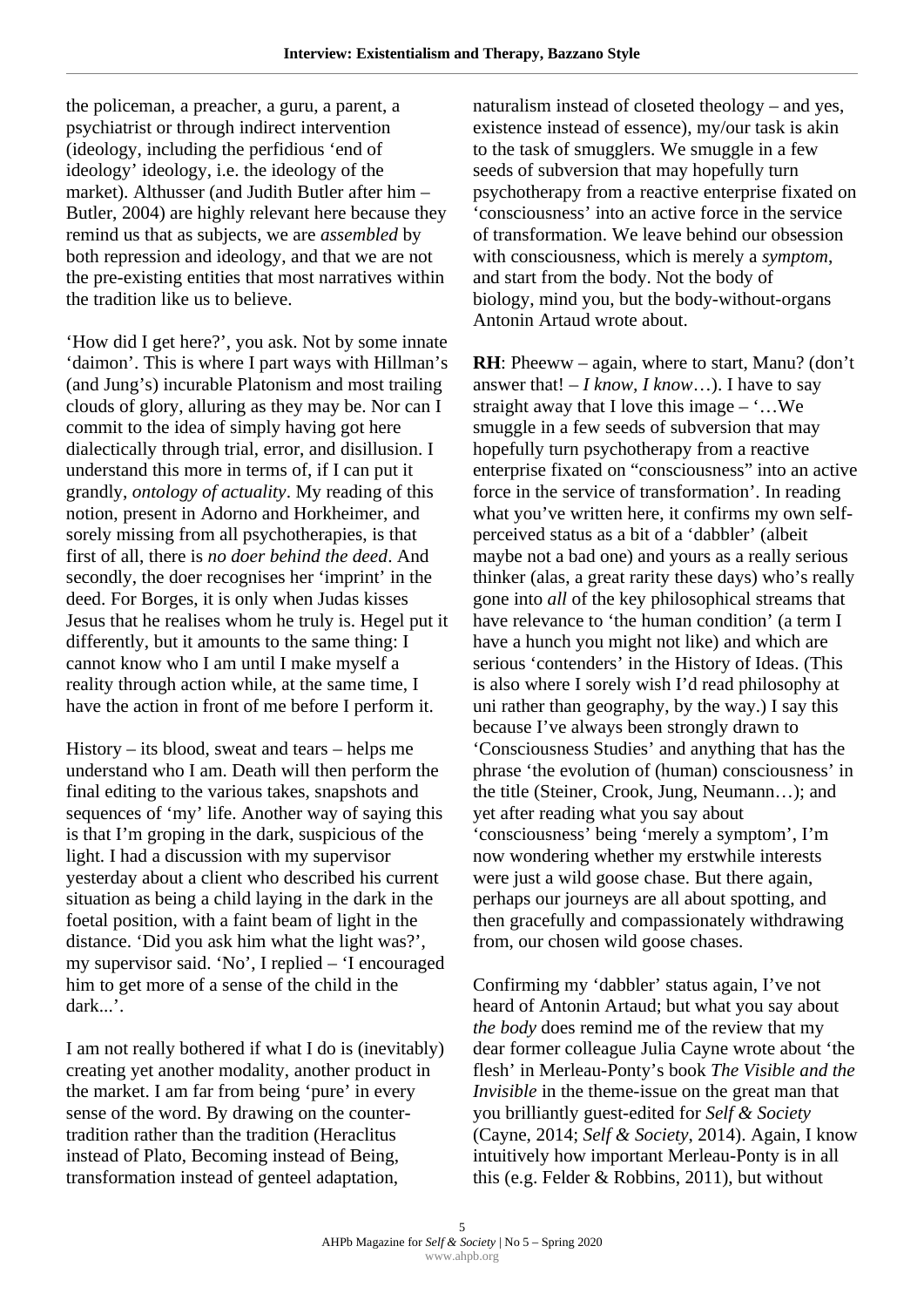remotely having done the depth-reading that I would have needed to have done to be able to articulate that view – and which I know you have.

Perhaps surprisingly, I'd like to say something about 'past lives' at this point. Yesterday I was in conversation with a friend who asked me what my view is on past lives. I'm rather ashamed to say that what immediately came up for me – and I told her this – was that the spiritual master (*I know, I know!*...) in whom I place the greatest trust is Rudolf Steiner; and counter to the Western Christian tradition, Steiner did emphatically believe in past lives and in successive incarnations – and indeed wrote and spoke at great length about this issue, with massive amounts of 'empirical' information about well-known people's previous incarnations (e.g. Karl Marx) based on his own spiritual research. And here's the shameful bit – '…That's good enough for me', I said to my friend. (Interestingly, she was relieved, I think, as she also has utter conviction in the past-lives phenomenon; and incidentally, it's widely regarded in anthroposphical circles that in his own previous incarnations, Steiner 'was' Aristotle and Thomas Aquinas).

From what you said in your last answer (e.g. '… Not by some innate "daimon". This is where I part ways with Hillman's (and Jung's) incurable Platonism…'; 'there is *no doer behind the deed*'; and 'existence rather than essence' – etc.), it sounds like the possibility of past lives isn't something you'd countenance in your cosmology, Manu. Yet, I wonder… – are you open to the possibility that past lives *might* be in some sense be 'true'? – and if it were, I wonder what re-imagining your cosmology might look like? A rather mischievous 'thought-experiment' to lob your way, perhaps! – or for you to clinically deconstruct, as I know you will.

I also have something to say about 'regimes of truth' (Foucault) – in terms of the 'truth regime of Western metaphysics' to which we're all subject to varying degrees; and also the 'truth regime' of the current coronavirus psychodrama, which I really want to ask you about – but perhaps I'll leave the latter till later.

**MB**: I lived in India for a few years in my 20s and early 30s, and I remember attending two 'past lives' sessions in the ashram. In the first one, I experienced myself as a Paris Communard who, arrested and languishing in prison, dies of malnutrition looking at the faint light from a tiny window knowing that my soul is free. The second time, three years later, I was a woman from Eastern Europe trapped in an unhappy marriage who committed suicide. After this last session, I resolved never again to listen to Lou Reed's album *Berlin* because I had to become from then on a 'positive person', whatever that means. (Mercifully, a few years later I recanted on that solemn promise, and I'm still listening to this wonderful album. It's one of Uncle Lou's very best – recorded, of all places, in Willesden with a host of Brit musos.)

I was later on asked to be a translator for a group of Italians during a weekend workshop on 'past lives' in the Indian ashram. Partly because I was at a slight remove from the proceedings, I found the whole thing hilarious. Most of the women going through their 'past lives regression' (akin to a rebirthing session) became witches burned at the stake, or squaws. Most of the men were pirates on a ship or, you've guessed it right, first-nation American warriors or shamans from the Amazon. A handful of them were famous historical personages. All very groovy and fashionable: not a single one of them was a porter in Victorian London, a poor fisherman in Sicily, or a peasant woman mother of five children in Prussia.

The final blow to any unselective affinity I might have harboured for this sort of spiritual mumbojumbo came with my Zen training. Zen is *agnostic* in the true sense of the word, *notknowing*. 'We don't know where you are', I once heard my then Zen teacher saying during a ceremony in honour of a departed fellow practitioner. Undoubtedly, to the impressionable 20 year-old I was then, my two 'past lives' sessions carried some meaning. And they still do, in a sense. I know nothing of Steiner, but the key question is whether a *belief* in reincarnation becomes, as with notions of the soul, the afterlife etc., narcotic consolation that takes off the existential edge from the profound uncertainty of life and death.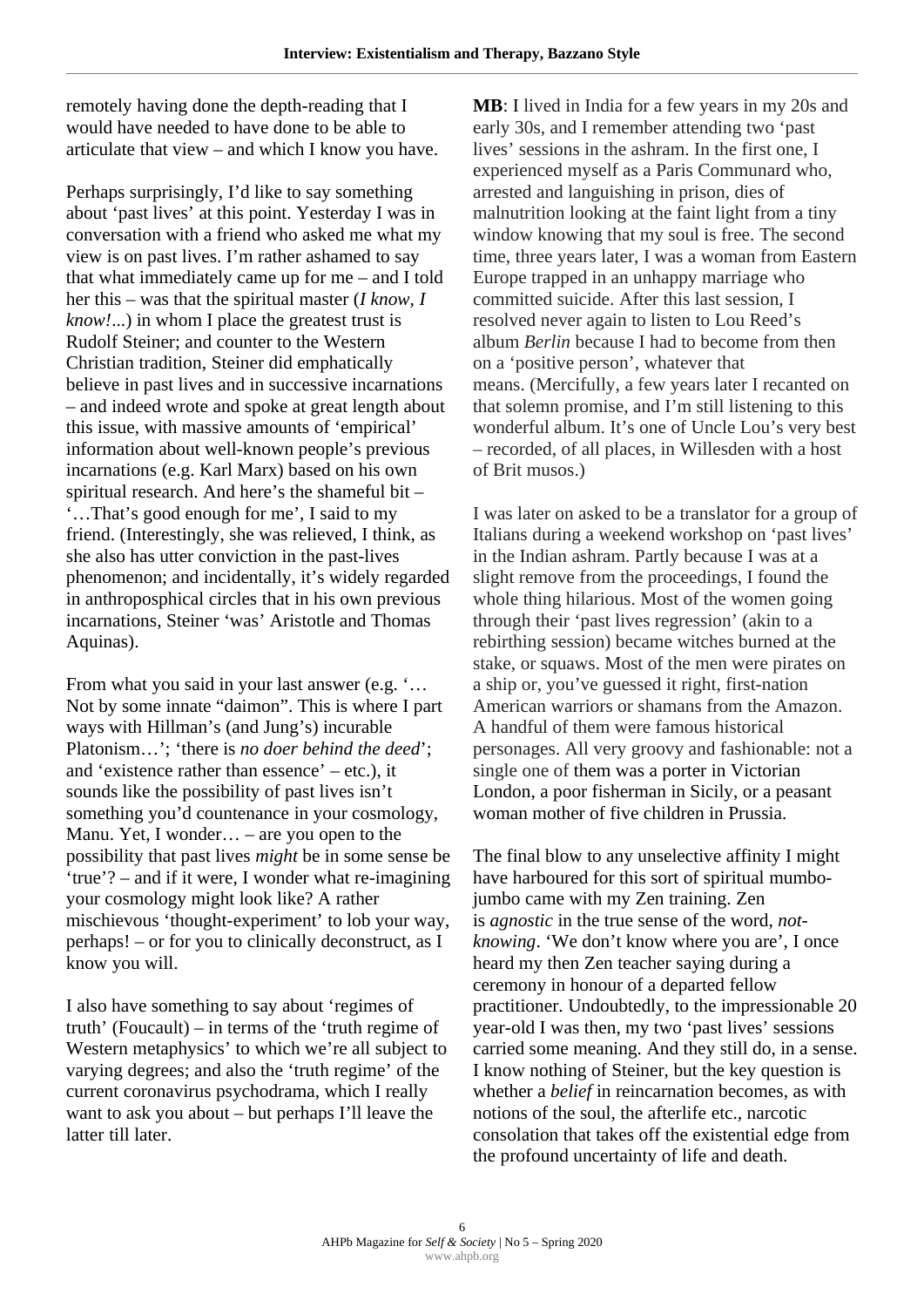I wrote to Irvin Yalom years ago after the publication of his book *Staring at the Sun* (Yalom, 2008) where he presents the opposite, rationalist, Epicurean view: when death is, I am not, so why worry about it? A view that says, and stoically, serenely accepts, that there is 'nothing'. Paradoxically, this is also a *belief*, and equally consolatory, I respectfully suggested. I don't disdain consolation. I'm as anxious and afraid as the next person, and I'm suspicious of 'spiritual teachers' who claim to have gone beyond fear once and for all, and promise to bestow fearlessness on their adepts during an expensive weekend workshop. But constructing a palliative system of beliefs based on that fear and anxiety is something a practitioner should resist.

To sum up, both the spiritualist and the materialist views are found missing. Given the choice, I'd go for the latter, bearing in mind, with that best of all phenomenologists, Maurice Merleau-Ponty, that our perception of 'matter' is limited. We elevate 'spirit' and 'consciousness' because we think of matter as inert, imperfect, or as something to be disdained. This is where hatred of the body stems from – an evil which, one hopes, therapy may help cure. It is now fashionable to critique 'Cartesian dualism' while still sitting complacently within Descartes' edifice where the *cogito* is still the only 'real' thing. Hippiedom, with its superficial appreciation of the body, didn't help either: 'It's all in the *Mind*, man!' No it isn't. It is the body that thinks, and through the body, the flesh of the world. *It* thinks therefore I am. Contemporary thinkers like Jane Bennett and Brian Massumi (e.g. Bennett, 2010; Massumi, 2002) prefer to speak of *materiality*, envisioned as dynamic, productive and self-creating or even 'self-actualising', i.e. actualising autonomously, without a separate spirit or demiurge in the driving-seat.

We *don't know* what matter is. We don't know what the 'body' is. This makes room for a kind of spirituality that is thoroughly *immanent* (*within* this world) and does not resort to transcendental (*climbing over* the world) notions borrowed from life-denying religiosity.

Which takes us to Artaud's body-without-organs (BWO). Not only is it the case that we don't know what the body is. *We also don't know what it can* 

*do*, Spinoza would say. We are back to Althusser's interpellation. This subject, this body-subject, is subjected to the classifications, explanations and injunctions of medicine, the police, the State, and the dominant ideology of an oligarchy that mimics democracy. It is also subjected to the functionality of procreation, the limitations imposed by the psych apparatus that serves coercion, and sees sexuality, for instance, as functional to procreation.

What would it be like to experiment with what this body can do? In Taoist sex, for instance, orgasm is no longer relevant, let alone procreation. In stretching what the body can do – *away from instinct* and *in the direction of desire* – we have a glimpse of the body-without-organs. Similarly with mind-expanding substances. I have personally stopped doing any of those since June 2003, but I do appreciate their value in some cases. What happens in meditation and for some of us when running or swimming or walking? We may come to a threshold of a more expansive dimension that is entirely immanent and *within* materiality and 'nature'.

**RH:** Well that's great, Manu – and, as always, you limitlessly open up multiple possibilities for questioning and beyond-the-box conversation; thank you. I opened up the past-lives issue, at least in part, because I knew you'd have much of interest to say about it – and somewhat selfishly, I wanted to know your thinking out of my own interest. If I can respond briefly to what you've said here: I'm first reminded of C.G. Jung's famous 'I *know*…' comment in one of his final interviews. Of course, sometimes such 'knowing' will be delusional, and sometimes not – so the *empirical* question (if you will) is to be able to tell the difference (both in ourselves, and in our assessment of others who might be making such a claim to 'knowing').

The obvious response to your point about pastlives preoccupations is that both can be true  $-$  i.e. that doubtless, past-lives preoccupations are (in many/most cases?) a defence against death and non-being – and yet even though this is the case, past lives and reincarnation could also be true! Again, it's an empirical question. I'm not in any position to say 'I know', or that 'I know it's delusional baloney'. But I am able to stay open-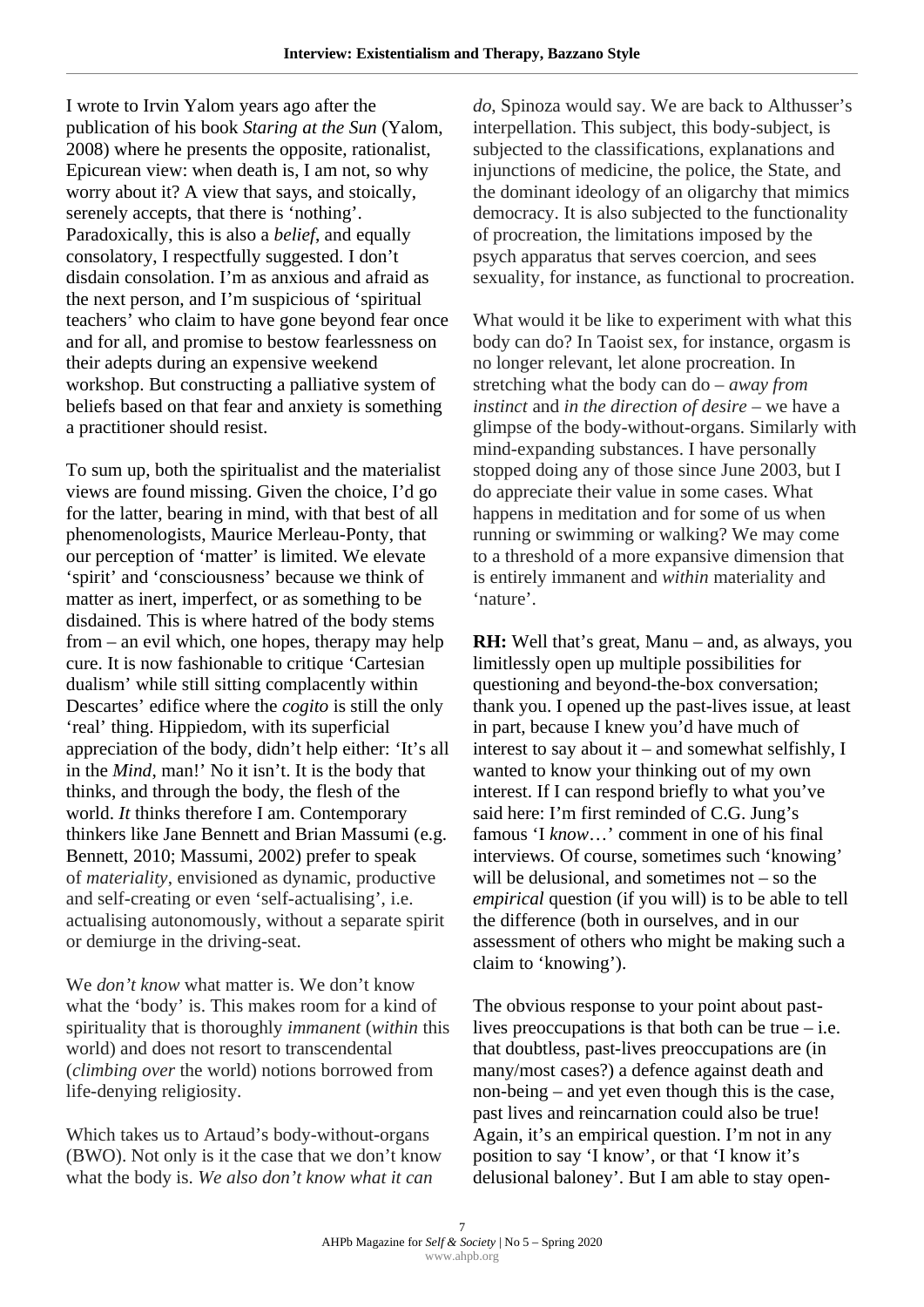minded about the phenomenon; and my inclination is towards living lightly with the notion that reincarnation (whatever that might mean, of course!) is eminently plausible.

And re matter, materialism and materiality, I just wanted to lob in Rudolf Steiner's telling statement about materialism, which I think at least coheres with what you're saying here: viz. 'The worst thing about materialism is that it understands nothing of matter!… By means of present-day scientific methods nothing is learned of the spirit working actively in the human organs.' Maybe that one will tickle your fancy to go into Rudolf Steiner a bit more – a good starting point being Steiner, 1987; and on the issue of true and false spiritual paths (of which the past-lives 'industry' is certainly an exemplar), Steiner, 1969.

To your Zen teacher's statement, 'We don't know where you are', I found myself wanting to add, '… and *that's* not where you are, either'.

I feel sad that we're already over our word count for this interview, as it feels like we've only just started… – but I can take 'editor's privilege', and ask you one final question – and please take as much space as you wish to answer this! I know you have another book coming out, Manu, which I've been lucky enough to have a peek at. Can you tell us about your new collection *Re-visioning Existential Therapy: Counter-traditional Perspectives* – from the moment when it first became a seed-idea for you, through to publication; and what (much-needed?) job you think the book can do in late-modern therapy culture? And I'm (possibly mischievously) wondering what a book by you on the theme of '*beyond* "tradition" discourse' might look like.

And possibly a bit dubiously, and definitely rather boringly predictably, I'd be fascinated to hear anything you'd like to say about the current Cvirus 'conjuncture' (if I can call it that), and how far you might have got in making, or not making, any sense of it all and what we're caught up in – and creating.

**MB:** With regards to the 'past-lives' hypotheses and similar 'spiritual' matters: the tiny understanding I have in this kind of stuff borrows copiously from the sayings of the historical Buddha. At the heart of Dharma teachings are *impermanence* and *insubstantiality* – aka, respectively  $-$  (a) nothing lasts for long; and (b) there is no intrinsic 'self' or 'soul' to any living entity.

My job as a writer is to *complicate* things. I leave simplification to 'the expensively educated hacks in the pay of multinational corporations who reassure their bored readers that there is no need to rouse themselves from their interpassive stupor' (Fisher, 2018, p. 103). In the name of complication, and in response to your 'both stances on past lives are true' stance, I'd say  $-$  (a) both are true; (b) neither is true; (c) they are both true and untrue; (d) they are neither true or untrue. This is an admittedly poor example of the great Buddhist sage Nāgārjuna's *tetralemma* or four-corner logic (Bazzano, 2016). Nāgārjuna inspired Zen, and at the heart of Zen practice is not knowledge, but awakening to *deep perplexity*.

As for the book on existential therapy I've just finished editing (Bazzano, 2020), the original impulse came from a desire to retrieve the glowing aura and the radical edge of existentialism, a body of texts/practices that is dead in the water in current 'schools' of *traditional* existential therapy thanks to various factors, including:

- (1) the predominance in mind-numbing curricula of the reactionary, sibylline closeted theology of Heidegger. His writings constitute the unquestioned staple of most current existential therapy training, particularly in the UK. Excessive attention has been given within existential therapy to Heidegger at the expense of more progressive expressions of existential phenomenology found in de Beauvoir, Merleau-Ponty, Sartre and Laing. This has arguably resulted in a widespread if understated culture of denial that has defensively ignored Heidegger's nativism, his metaphysical anti-Semitism and his own disavowal of both existentialism and phenomenology. Heidegger's influence is highly contentious, yet the relevance of Heideggerianism for existential therapy is rarely discussed, let alone questioned;
- (2) A dogged compulsion in practitioners to align themselves (especially within the UK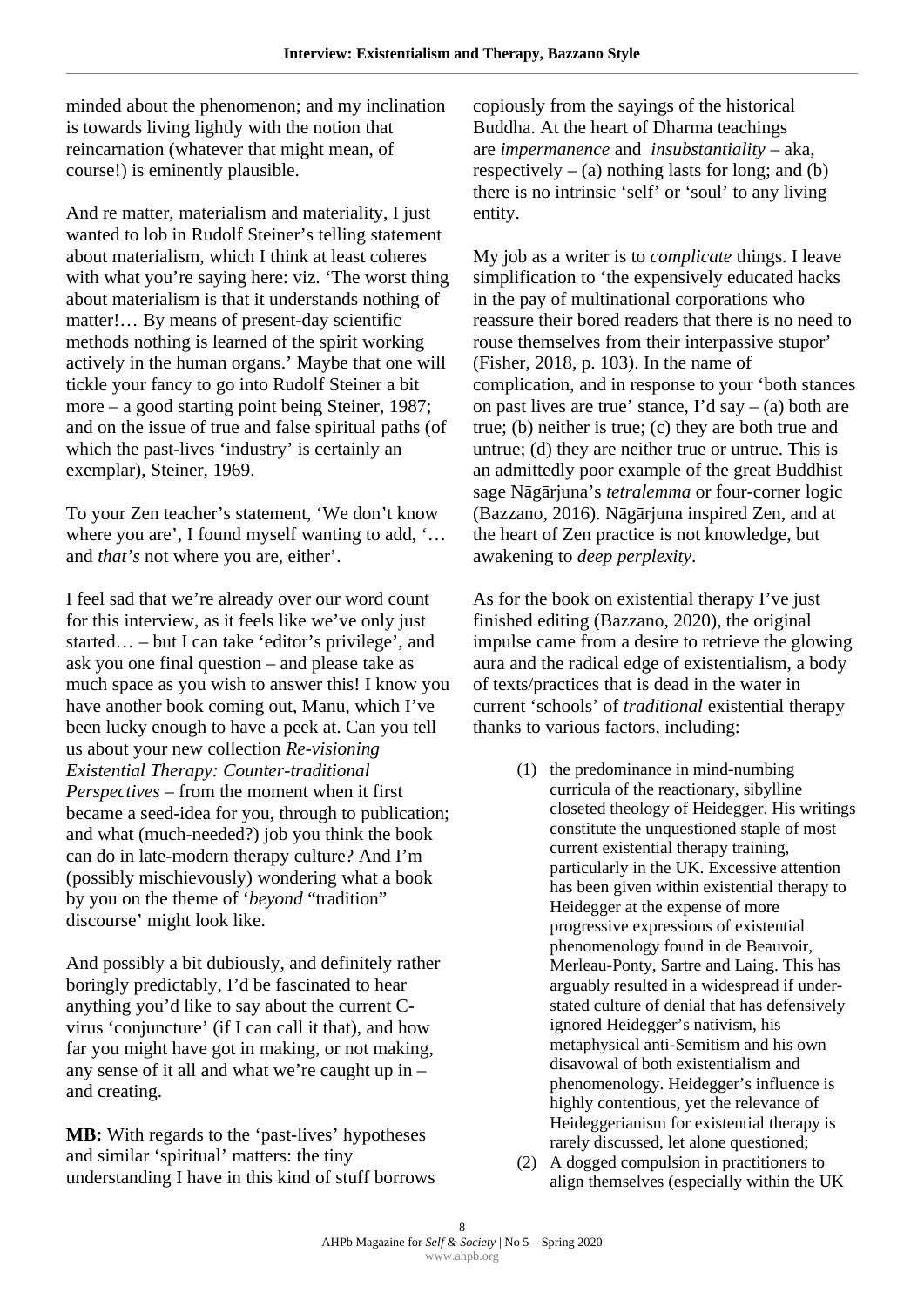Existential School) with either Mum or Dad, two figureheads who, long intellectually divorced, vainly attempt to rekindle an existential fire that has long died out;

- (3) the enthusiastic embracing (weirdly, for an approach that draws on thinkers such as de Beauvoir, Sartre and Merleau-Ponty) of *business ontology* through the banal conformism and the cretinous 'evidencebased' approach dictated by the functionaries of late capitalism;
- (4) dominant notions within existential therapy, e.g. universal relatedness, Dasein, authenticity, being-towards-death, thrownness, *epoché*, horizontalisation have become objects of faith rather than hypotheses to be tested.

The other motivation for wanting the existence of this book was to infuse existential therapy with streams of radical thought with which traditional existential therapy never caught up, from poststructuralism to deconstruction to Critical Theory to feminism.

The response has been wonderful from practitioners around the globe: Australia, Brazil, Canada, Italy, Greece, Israel, Latvia, Russia, Serbia, Ukraine and the UK. I have been very fortunate: there are some real gems in here from inspiring writers that we don't hear about in the provincial Anglosphere of existential therapy: Tatiana Karyagina, Yana Gololob, Noam Israeli, Virginia Moreira, Pavlos Zarogiannis and in the UK innovative writers such as Rebecca Greenslade, Andrew Seed, John Mackessy, Deborah Lee, Niklas Serning, Glenn Nichols and others, alongside household names such as Del Loewenthal and Greg Madison.

There are seeds of new ideas in the book which, if pursued further, may open new avenues for existential therapy and beyond.

As for Covid-19, I can only offer random thoughts. The first is that a virus travels scot-free through borders and walls that bigots and flag-wavers have worked so hard to build over the last few years. We are told (understandably) to stay at home. Family is portrayed as a place of shelter – idyllic, if you are well off and own a house with a garden. But for many people, home and family are far from being the safe haven of bourgeois fantasy: domestic

violence has risen in many places during lockdowns, and many of us therapists working online are listening to clients who tell you in a whisper how they are holed up in the far corner of their family home with the very same people who, as Philip Larkin had it, 'fuck[ed] you up' in the first place.

The failure of many states and governments to prepare adequately for the pandemic is well documented, as is the fear-stricken, spoken and unspoken, xenophobia. The (very real) terror of contamination reminded me of the notion of 'matter out of place' in the pioneering work of British social anthropologist Mary Douglas, especially in *Purity and Danger* (1966).

Then there is the very real sense of the fragility of human existence and, on a more cheery note, of the fragility of capitalism. To Fredric Jameson is often attributed the quip that it's easier to fathom the end of the world through eco-disaster than to imagine the end of capitalism. The global pandemic has evidenced the profound inadequacy of an economic system based on greed and on creating profit for the few, as well as its ability for opportunistic and callous entrepreneurship. Conversely, the need to see health treatment, e.g. access to a vaccine, as a basic human right for all, has also come to the fore, particularly in societies such as the current USA. All of a sudden, communism makes sense: coordination and distribution outside the profit-driven organisation of the market.

I also feel that the compulsion to give metaphysical explanations to the pandemic must be resisted. Covid-19 is not a punishment from God, nor is it Gaia's way to warn us that we must from now on only eat tofu and organic chocolate bars. Metaphysics, whether religious or secular, implies ascribing grand designs to contingency. And the hardest thing here is to recognise the dangerous *contingency* of coronavirus. Shit happens; but then *shift* can happen too.

There is the old story of the captain of the ship who, during quarantine, learns a whole new set of habits and practices which change him inside out. 'Staying at home' in this sense can also mean more time for meditation. Part of this practice is also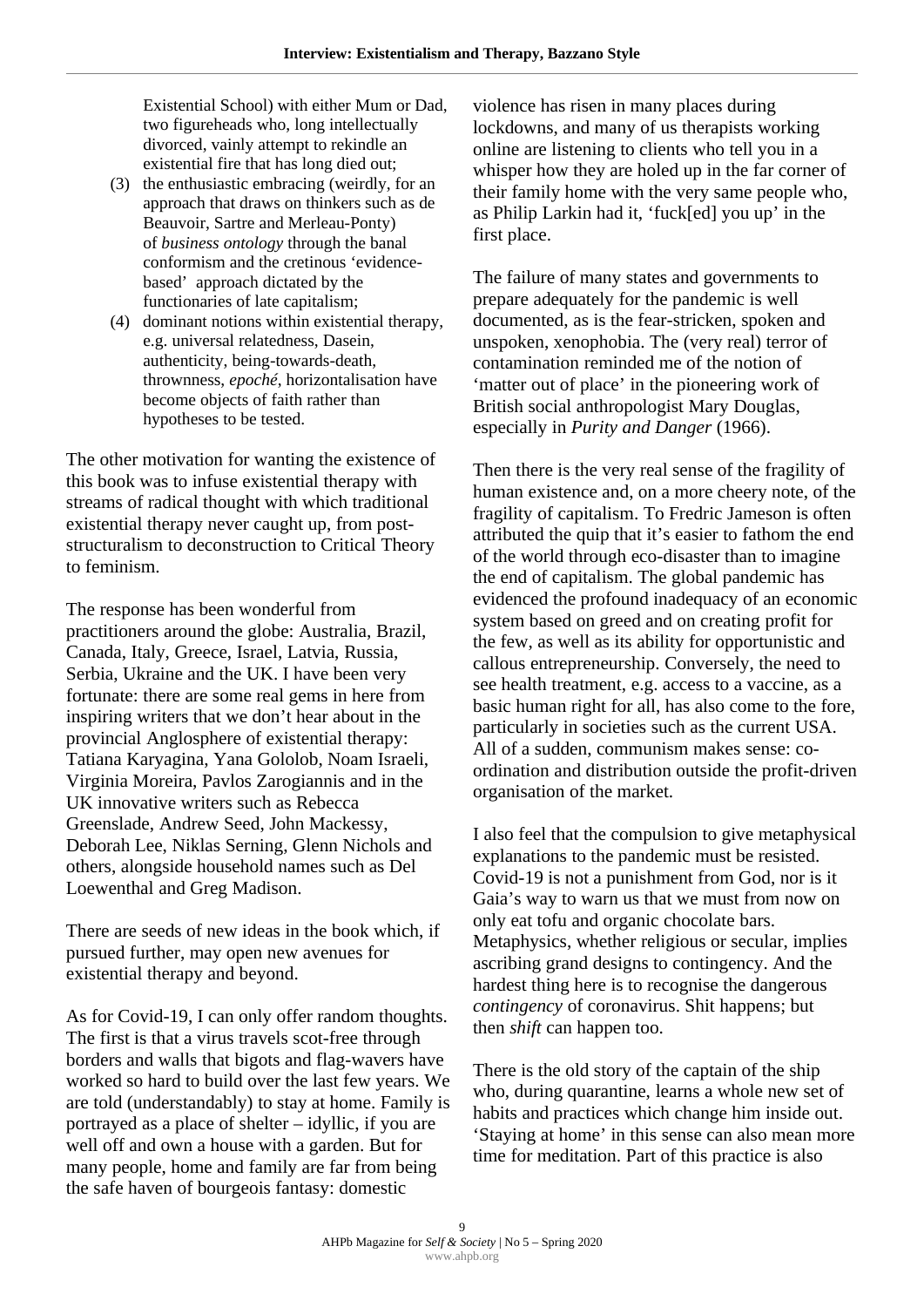cultivating a longing for what matters and is out of reach.

I learned through client work of loves blossoming just before lockdown. I hope someone somewhere is writing a good-enough novel or non-fiction book titled *Love in the Time of Coronavirus* that echoes Garcia Marquez's *Love in the Time of Cholera*.

**RH:** I whole-heartedly love your complicating of things, Manu.

The rest is, fittingly, silence.

A heart-felt 'thank you'. And please don't start taking the mainstream tablets, ever.

#### **References**

- Althusser, L. (1971). Ideology and the ideological state apparatus. In his *Lenin and Philosophy* (pp. 123–73). London: New Left Books.
- Althusser, L. (2014). *On the Reproduction of Capitalism: Ideology and Ideological State Apparatuses*, transl. G.M. Goshgarian. London: Verso.
- Artaud, A. (1976). *Selected Writings*, ed. Susan Sontag. New York: Farrar Straus Giroux (Berkeley, Calif.: Berkeley University Press, 1958).
- Bazzano, M. (2016) House of cards: on Ken Wilber's neo-traditionalism. *Self & Society: International Journal for Humanistic Psychology*, 44 (2): 145–56.
- Bazzano, M. (2020) *Re-Visioning Existential Therapy: Counter-traditional Perspectives.* Abingdon, Oxon: Routledge.
- Bennett, J. (2010). *Vibrant Matter: A Political Ecology of Things*. Durham, DC: Duke University Press.
- Butler, J. (2004). *Undoing Gender*. Abingdon, Oxon: Routledge.
- Cayne, J. (2014). Review essay: Disorientation and wild delusion (review of Merleau-Ponty's *The Visible and the Invisible*). *Self & Society: International Journal for Humanistic Psychology*, 41 (3): 46–8.
- Douglas, M. (1966). *Purity and Danger: An Analysis of Concepts of Pollution and Taboo*. London: Routledge.
- Deleuze, G. & Guattari, F. (1972/1982). *Anti-Oedipus: Capitalism and Schizophrenia*, trans. R. Hurley, M. Seem & H.R. Lane. Minneapolis, MN: University of Minnesota Press.
- Felder, A.J. & Robbins, B.D. (2011). A culturalexistential approach to therapy: Merleau-Ponty's phenomenology of embodiment and its implications for practice. *Theory and Psychology*, 21 (3): 355–76.
- Fisher, M. (2018). *K-Punk*. London: Repeater.
- Marquez, G. (1997). *Love in the Time of Cholera.*  London: Everyman.

Massumi, B. (2002). *Parables of the Virtual: Movement, Affect, Sensation*. Durham, DC: Duke University Press.

*Self & Society* (2014). Special theme symposium: Maurice Merleau-Ponty, edited by Manu Bazzano. *Self & Society: International Journal for Humanistic Psychology*, 41 (3): 6–48, 89– 92.

- Smail, D. (1997). *Illusion & Reality.* London: Constable.
- Steiner, R. (1969). *True and False Paths in Spiritual Investigation: Eleven Lectures Given in Torquay, Devon, 11 to 22 August 1924,* trans. A.H. Parker. London: Rudolf Steiner Press.
- Steiner, R. (1987). *Materialism and the Task of Anthroposophy*. Hudson, NY: Anthroposophic Press.
- Yalom, I. (2008). *Staring at the Sun: Being at Peace with Your Own Mortality: Overcoming the Dread of Death*. San Francisco, Calif.: Jossey-Bass.
- Yoder, J.H. (1994). *The Original Revolution: Essays on Christian Pacifism*. Scottsdale, PA: Herald.

### **About the contributors**

**Manu Bazzano** is a writer, therapist and supervisor with a background in philosophy, Zen and rock music. He is an internationally recognised facilitator and visiting tutor at various institutions, including Cambridge University. His latest book is *Nietzsche and Psychotherapy.* He edited the forthcoming *Re-Visioning Existential Therapy*, a collection of essays by existential therapists around the globe.

**Richard House** is a former therapist and former university lecturer in psychology, psychotherapy and education, who now works as a full-time left-green activist in Stroud, Gloucestershire. He still enjoys editing *Self & Society* journal as it approaches its 50<sup>th</sup> year. His latest book, *Pushing Back to Ofsted*, was published last month (InterActions, April 2020).